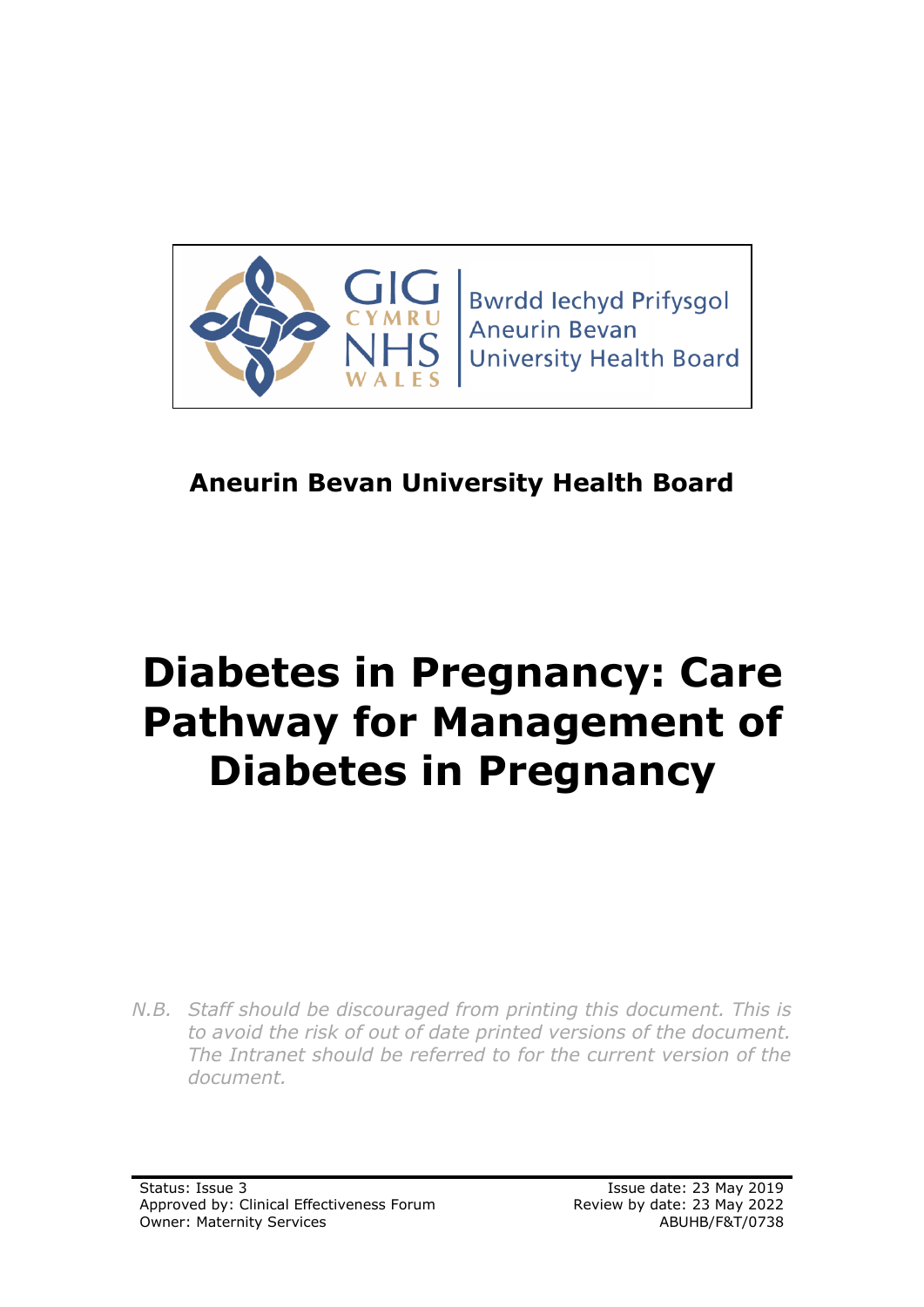#### **Contents:**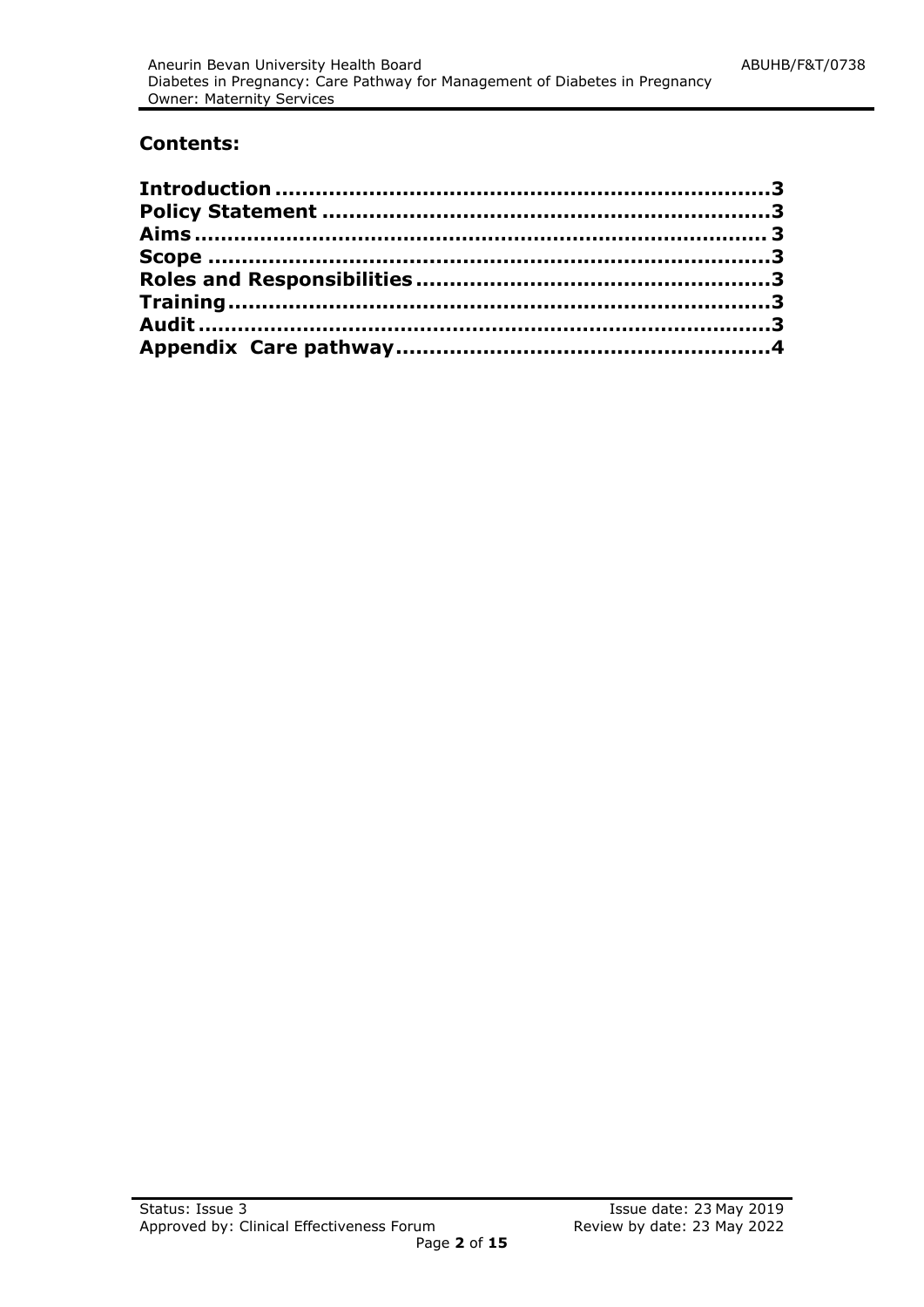# <span id="page-2-0"></span>**Introduction**

This document is designed to support safe and effective practice for caring for women with type 1, type 2 and gestational diabetes during pregnancy

# <span id="page-2-1"></span>**Policy Statement**

This guideline is based on the NICE guideline NG3 published 25/2/2015. (Diabetes in pregnancy: management of diabetes and complications from preconception to the postnatal period).

# <span id="page-2-2"></span>**Aims**

To provide support for clinical decision making

# <span id="page-2-3"></span>**Scope**

o This guideline will relate to all maternity staff working within Aneurin Bevan Health board giving care to pregnant women with Type 1, Type 2 and gestational diabetes

# <span id="page-2-4"></span>**Roles and Responsibilities**

- o Following wide discussion with all staff groups affected by this guideline it will be ratified at the Maternity services Clinical Effectiveness forum
- o The guideline will be placed on the health board intranet
- o Information relating to the guideline will be disseminated via the usual service cascade
- o The guideline will be highlighted to the antenatal clinic staff in the first instance
- o Monitoring of this guideline will be via the local risk management meetings and clinical incident reporting

# <span id="page-2-5"></span>**Training**

Training for junior medical staff will be undertaken locally, training spreadsheets are maintained within the directorate

# <span id="page-2-6"></span>**Audit**

Audit is done via the quality Improvement plans within the directorate.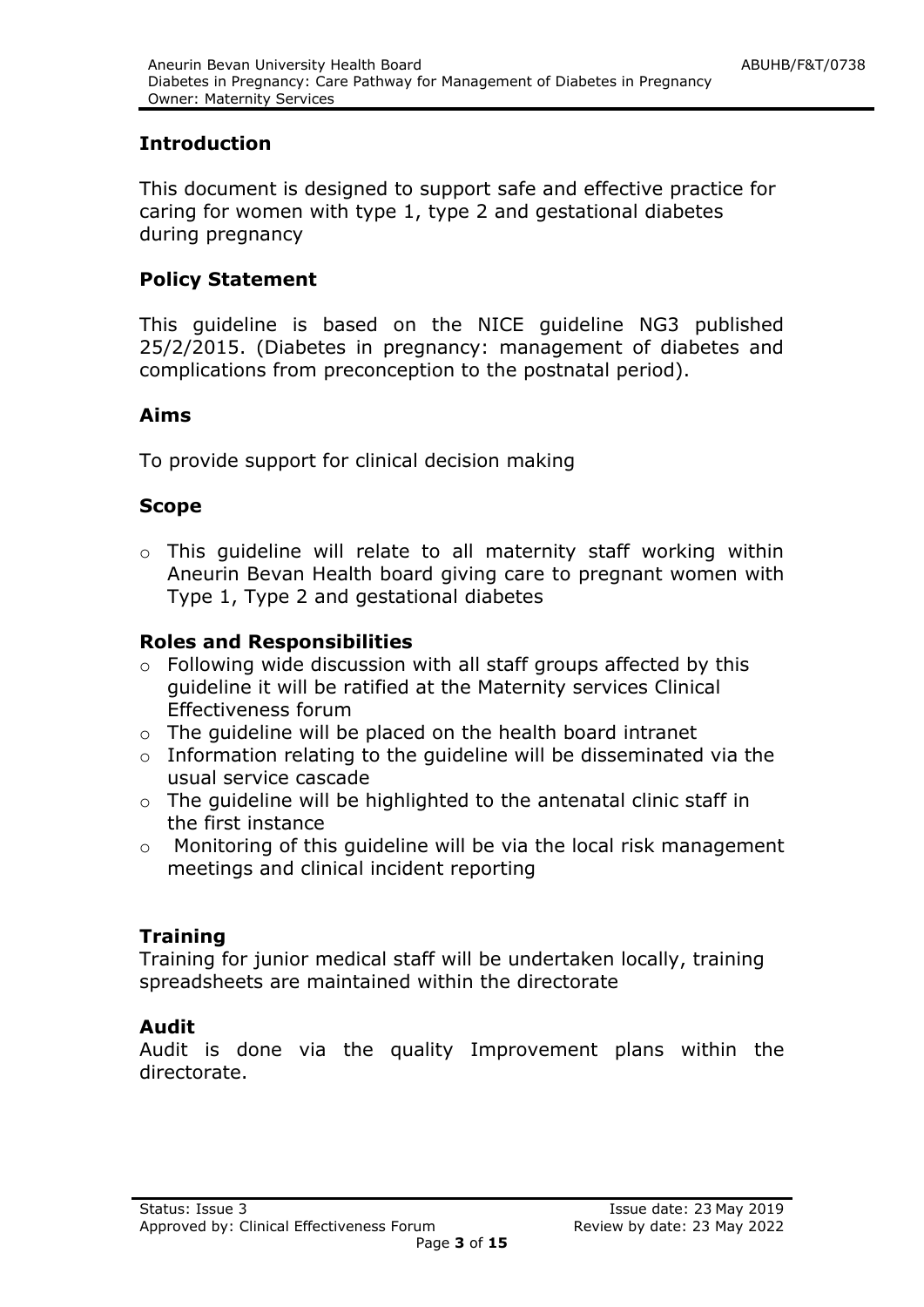# **Antenatal Diabetes Care teams**

#### **Royal Gwent Hospital**

| Lead obstetrician         | Ms Amy Shacaluga               |
|---------------------------|--------------------------------|
| Lead physician            | locum consultant               |
| Diabetes specialist nurse | Mrs Louise Tyler               |
| Dietitian                 | Ms Tone Gundersen              |
| Lead Midwife              | Ms Dee Scott & Mrs Margo Jones |

The clinics are conducted on Monday afternoons and Tuesday mornings in the antenatal clinic area.

# **Nevill Hall Hospital**

| Lead obstetrician         |  |
|---------------------------|--|
| Lead physician            |  |
| Diabetes specialist nurse |  |
| Dietician                 |  |
| Lead midwife              |  |

Mrs Anurag Pinto Dr Leo Pinto Mrs Lynn Woolway Ms Siriol Wilson Anne Kershaw/Suzanne Thomas

The clinic is conducted on Tuesday mornings in the Llanfoist Suite.

# **Ysbyty Ystrad Fawr**

Lead obstetrician Mrs Anurag Pinto Lead physician **Dr Mohammed Adlan** Diabetes specialist nurse Mrs Janice Moses Dietician Lead midwife Mrs Lisa Hammett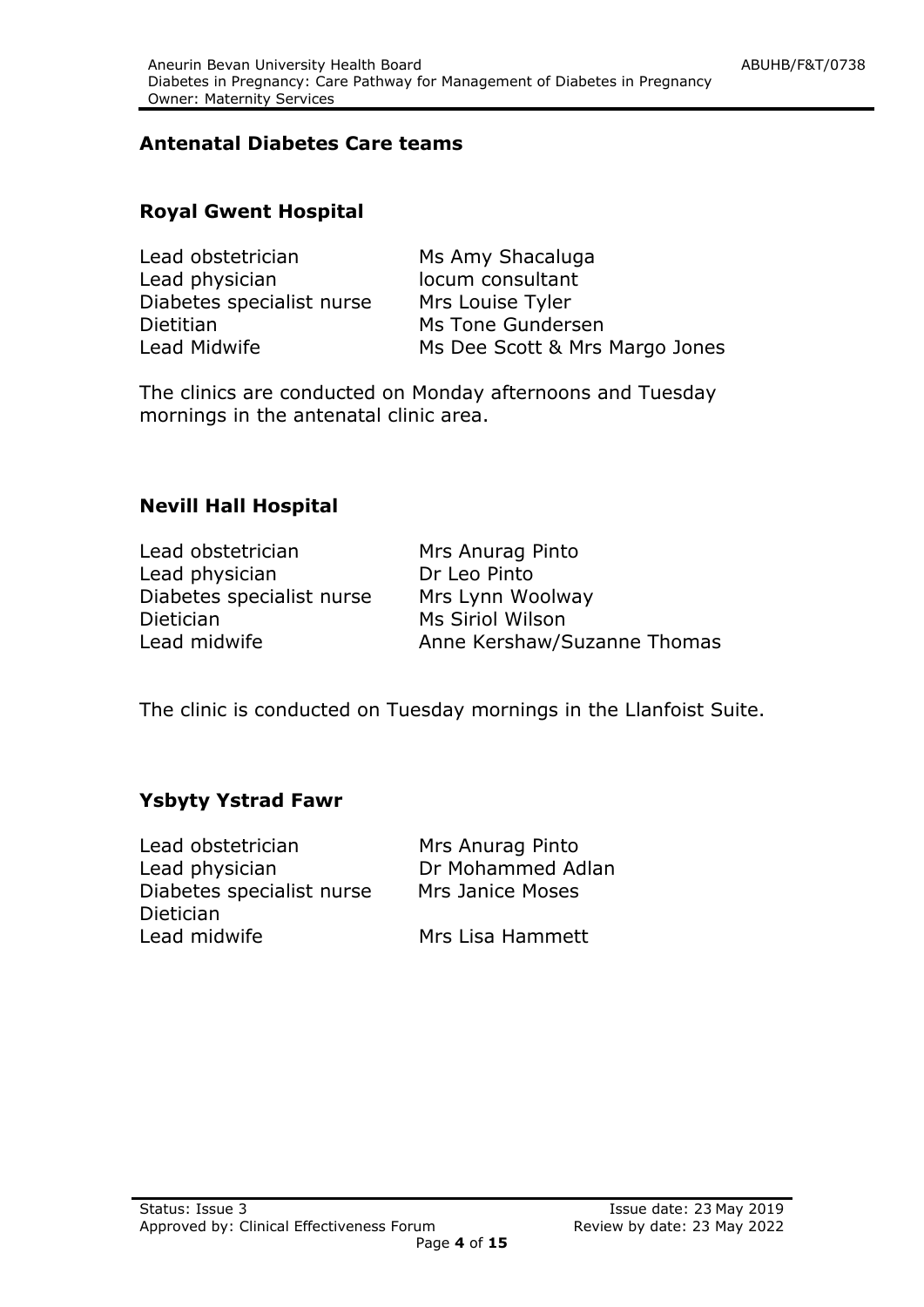# **Preconception care**:

Women with type 1 and type 2 Diabetes who are planning pregnancy should consult their health care professional in order to optimise their diabetes control and to make sure their medications are reviewed to ensure safety for pregnancy and start folic acid 5mg OD. GPs may wish to refer these women to the specialist diabetes teams for preconception counselling particularly if the glycaemic control is not optimised for pregnancy.

# **Antenatal Care**:

Early referral: Women with type 1 and type 2 diabetes who become pregnant are referred by their GP (e- referral to endocrinologist ) as early as possible once the pregnancy confirmed. Often patients contact DSN when PT is +ve and are appointed in the medical antenatal clinic. CMW are encouraged to fax through the MANC referral forms (see appendix) for women directly after first contact to minimise delay in first review. (RGH 01633238979/ NHH 01873732396).

# **Gestational Diabetes (GDM): Risk assessment, testing and diagnosis**

Assess risk of gestational diabetes at the booking appointment using the following risk factors

- $-BMI > 35$  kg/m<sup>2</sup> (ABUHB)
- Previous macrosomic baby  $(>4.5 \text{ kg})$
- Previous gestational diabetes
- Family history of diabetes in a first degree relative
- Minority ethnic family origin with a high prevalence of diabetes

Testing: Use the 2-hour 75g Oral Glucose Tolerance Test (OGTT) to test for GDM in women with above risk factors at 24-28 weeks. For women with history of GDM in previous pregnancy, offer OGTT as soon as possible after booking and a further OGTT at 24-28 weeks if the results of the first OGTT are normal.

Diagnosis of GDM: Diagnose GDM if the woman has either:

- A fasting plasma glucose level of 5.6mmol/l or above or
- A 2-hour plasma glucose level of 7.8mmol/l or above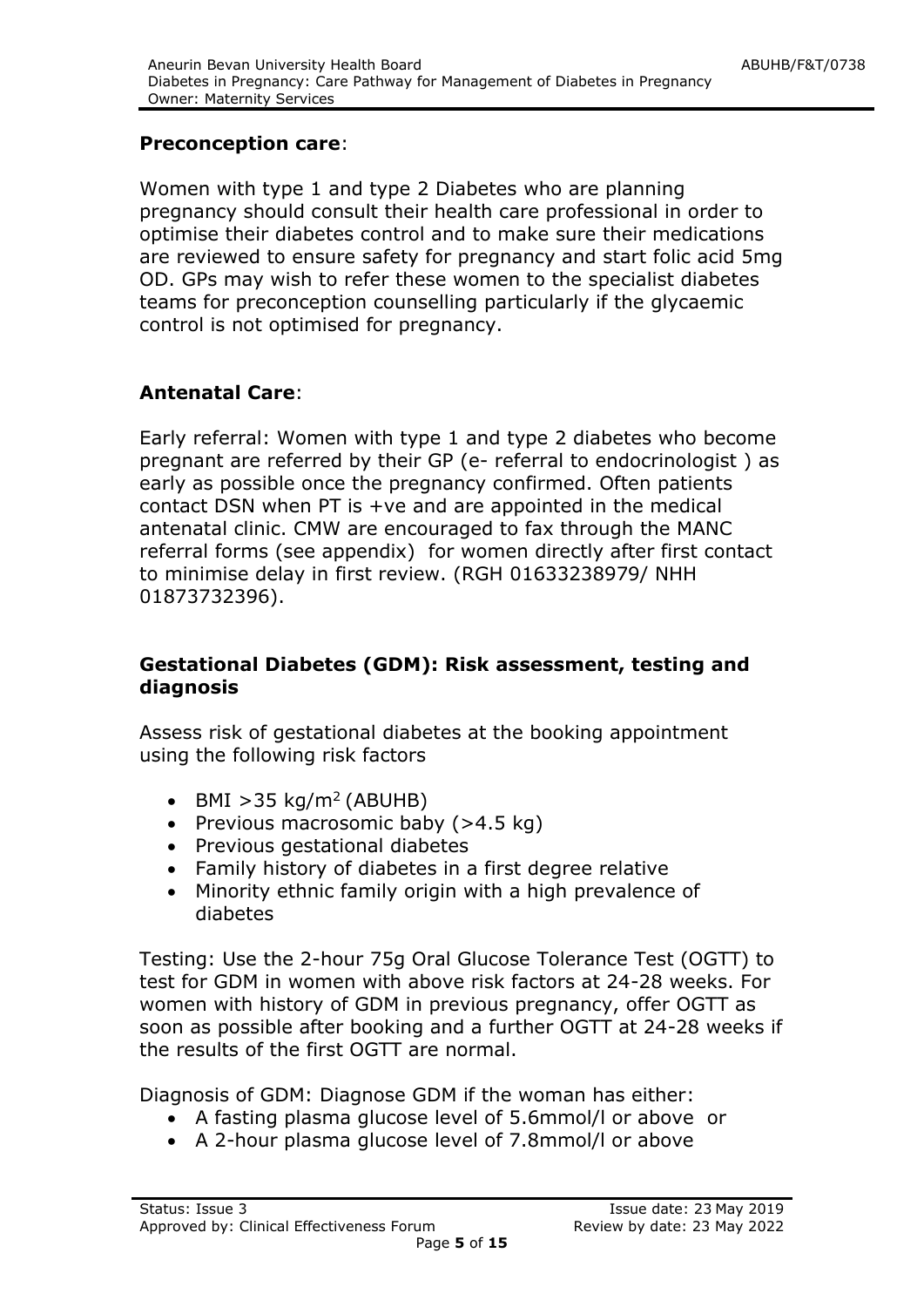| Early pregnancy<br>visit | Discuss information, education and advice<br>about how diabetes will affect the<br>pregnancy, birth and early parenting (such                                                                                                                                                                                                                                                                                                                                                                                     |
|--------------------------|-------------------------------------------------------------------------------------------------------------------------------------------------------------------------------------------------------------------------------------------------------------------------------------------------------------------------------------------------------------------------------------------------------------------------------------------------------------------------------------------------------------------|
| <b>Booking</b>           | as breastfeeding and initial                                                                                                                                                                                                                                                                                                                                                                                                                                                                                      |
| appointment (joint       | care of the baby).                                                                                                                                                                                                                                                                                                                                                                                                                                                                                                |
| diabetes and             | If the woman has been attending for                                                                                                                                                                                                                                                                                                                                                                                                                                                                               |
| obstetric clinic)        | preconception care and advice, continue to                                                                                                                                                                                                                                                                                                                                                                                                                                                                        |
|                          | provide information, education and advice in                                                                                                                                                                                                                                                                                                                                                                                                                                                                      |
| ideally by 10            | relation to achieving optimal blood glucose                                                                                                                                                                                                                                                                                                                                                                                                                                                                       |
| weeks:                   | control (including dietary advice).                                                                                                                                                                                                                                                                                                                                                                                                                                                                               |
|                          | If the woman has not attended for                                                                                                                                                                                                                                                                                                                                                                                                                                                                                 |
|                          | preconception care and advice, give                                                                                                                                                                                                                                                                                                                                                                                                                                                                               |
|                          | information, education and advice for the                                                                                                                                                                                                                                                                                                                                                                                                                                                                         |
|                          | first time, take a clinical history                                                                                                                                                                                                                                                                                                                                                                                                                                                                               |
|                          | to establish the extent of diabetes-related                                                                                                                                                                                                                                                                                                                                                                                                                                                                       |
|                          | complications (including neuropathy and                                                                                                                                                                                                                                                                                                                                                                                                                                                                           |
|                          | vascular disease), and review medicines for                                                                                                                                                                                                                                                                                                                                                                                                                                                                       |
|                          | diabetes and                                                                                                                                                                                                                                                                                                                                                                                                                                                                                                      |
|                          | its complications.                                                                                                                                                                                                                                                                                                                                                                                                                                                                                                |
|                          | Offer retinal assessment for women with                                                                                                                                                                                                                                                                                                                                                                                                                                                                           |
|                          | pre-existing diabetes unless the woman has<br>been assessed in the last 3 months.<br>Offer renal assessment for women with pre-<br>existing diabetes if this has not been<br>performed in the last 3 months.<br>Arrange contact with the joint diabetes and<br>antenatal clinic every 1-2 weeks throughout<br>pregnancy for all women with diabetes.<br>Measure HbA1c levels for women with pre-<br>existing diabetes to determine the level of<br>risk for the pregnancy.<br>Offer a 75 g 2-hour OGTT as soon as |
|                          | possible for women with a history of                                                                                                                                                                                                                                                                                                                                                                                                                                                                              |
|                          | gestational diabetes who book in the first                                                                                                                                                                                                                                                                                                                                                                                                                                                                        |
|                          | trimester.                                                                                                                                                                                                                                                                                                                                                                                                                                                                                                        |
|                          | Confirm viability of pregnancy and                                                                                                                                                                                                                                                                                                                                                                                                                                                                                |
|                          | gestational age at 7-9 weeks.                                                                                                                                                                                                                                                                                                                                                                                                                                                                                     |
|                          |                                                                                                                                                                                                                                                                                                                                                                                                                                                                                                                   |
|                          | Offer retinal assessment at 16-20 weeks to                                                                                                                                                                                                                                                                                                                                                                                                                                                                        |
|                          | women with pre-existing diabetes if diabetic                                                                                                                                                                                                                                                                                                                                                                                                                                                                      |
| 16/40                    |                                                                                                                                                                                                                                                                                                                                                                                                                                                                                                                   |

# Table 1 Timetable of antenatal appointments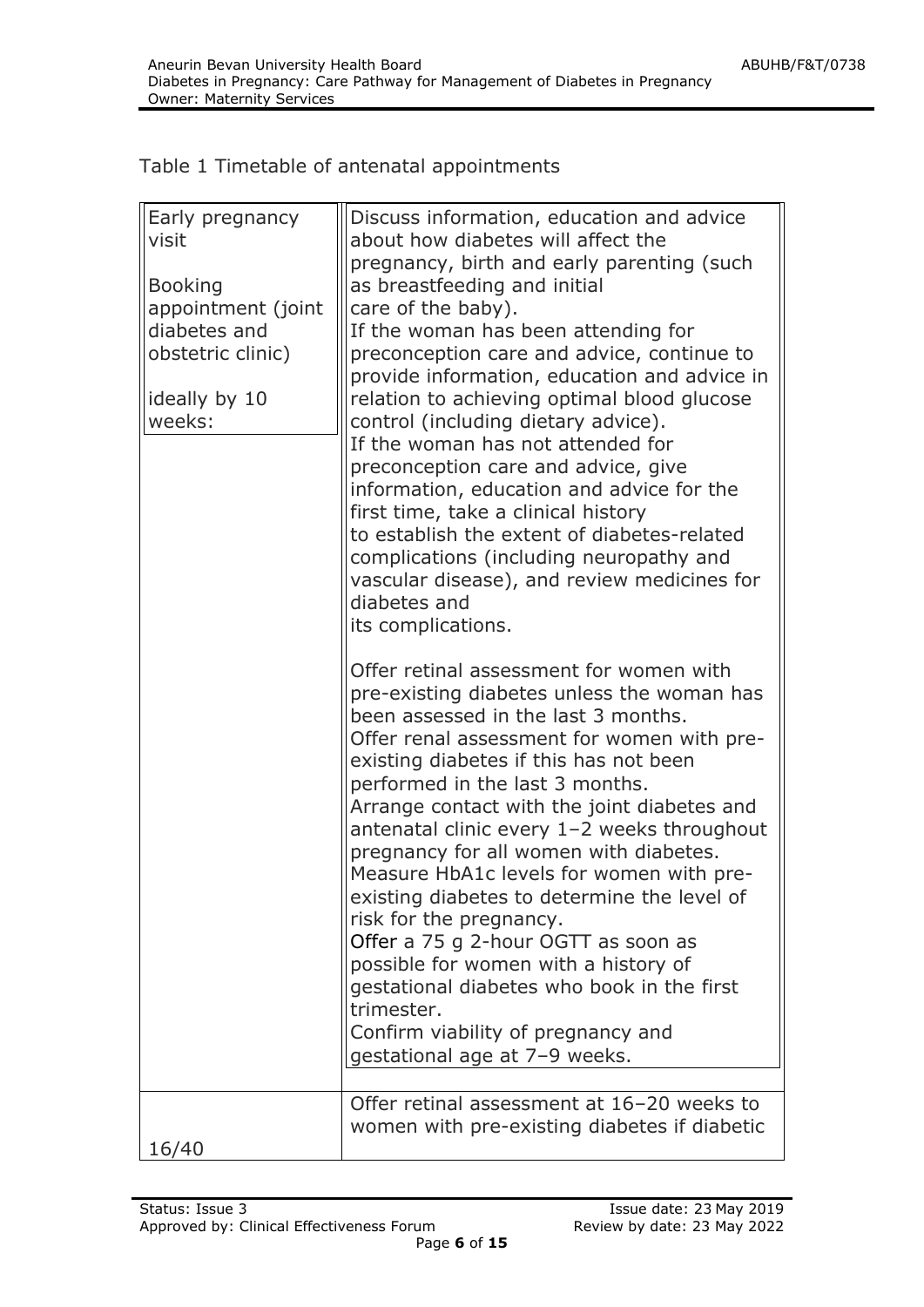|                  | retinopathy was present at their first<br>antenatal clinic visit.                                                                                                                                                                                                                                                                                                                                                                                                                                                                                                                                                                                     |  |  |  |  |  |  |
|------------------|-------------------------------------------------------------------------------------------------------------------------------------------------------------------------------------------------------------------------------------------------------------------------------------------------------------------------------------------------------------------------------------------------------------------------------------------------------------------------------------------------------------------------------------------------------------------------------------------------------------------------------------------------------|--|--|--|--|--|--|
| 18-20/40         | Offer an ultrasound scan for detecting fetal<br>structural abnormalities.                                                                                                                                                                                                                                                                                                                                                                                                                                                                                                                                                                             |  |  |  |  |  |  |
| 22-24 weeks      | Scan for the fetal heart (4 chambers,<br>outflow tracts and 3 vessels)                                                                                                                                                                                                                                                                                                                                                                                                                                                                                                                                                                                |  |  |  |  |  |  |
| 28/40            | Offer ultrasound monitoring of fetal growth<br>and amniotic fluid volume.<br>Offer retinal screening (pre-exisiting<br>diabetes)                                                                                                                                                                                                                                                                                                                                                                                                                                                                                                                      |  |  |  |  |  |  |
|                  | Women diagnosed with gestational diabetes as a result of routine<br>antenatal testing at 24-28 weeks enter the care pathway                                                                                                                                                                                                                                                                                                                                                                                                                                                                                                                           |  |  |  |  |  |  |
| 32/40            | Offer ultrasound monitoring of fetal growth<br>and amniotic fluid volume. Offer nulliparous<br>women all routine investigations normally<br>scheduled for 31 weeks in routine antenatal<br>care.                                                                                                                                                                                                                                                                                                                                                                                                                                                      |  |  |  |  |  |  |
| 34/40            | No additional or different care for women<br>with diabetes                                                                                                                                                                                                                                                                                                                                                                                                                                                                                                                                                                                            |  |  |  |  |  |  |
| 36/40            | Offer ultrasound monitoring of fetal growth<br>and amniotic fluid volume.<br>Provide information and advice about:<br>timing, mode and management of birth<br>analgesia and anaesthesia<br>changes to blood glucose-lowering<br>therapy during and after birth<br>care of the baby after birth<br>initiation of breastfeeding and the effect of<br>breastfeeding on blood glucose control<br>facilitate breast milk harvesting if women are<br>interested<br>contraception and follow-up.<br>Consider elective birth before 37 weeks for<br>women with type 1 or 2 diabetes if there are<br>metabolic or any other maternal or fetal<br>complication. |  |  |  |  |  |  |
| $37+0$ to $38+6$ | Offer induction of labour, or caesarean<br>section to women with type 1 or type 2<br>diabetes; if mothers opt for spontaneous                                                                                                                                                                                                                                                                                                                                                                                                                                                                                                                         |  |  |  |  |  |  |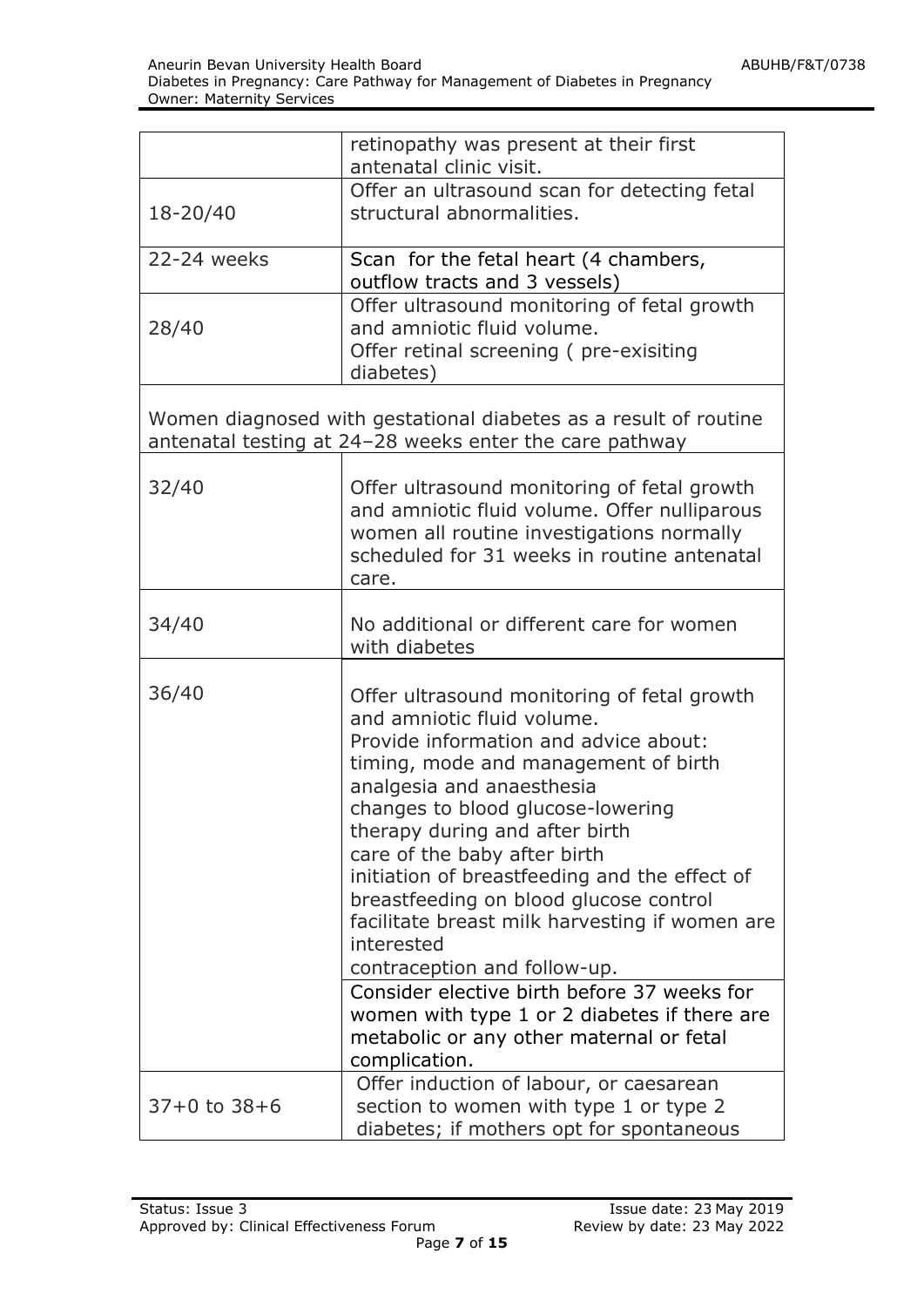|                                                          | labour facilitate if there are no           |  |  |  |
|----------------------------------------------------------|---------------------------------------------|--|--|--|
|                                                          | complications.                              |  |  |  |
| 38                                                       | Offer tests of fetal wellbeing              |  |  |  |
| 39                                                       | Offer tests of fetal wellbeing              |  |  |  |
| $\overline{40}$                                          | Advise women with uncomplicated             |  |  |  |
|                                                          | gestational diabetes to give birth no later |  |  |  |
|                                                          | than $40 + 6$ weeks.                        |  |  |  |
| Consider elective birth before 40+6 weeks for women with |                                             |  |  |  |
| GDM if there are maternal or fetal complications         |                                             |  |  |  |
|                                                          |                                             |  |  |  |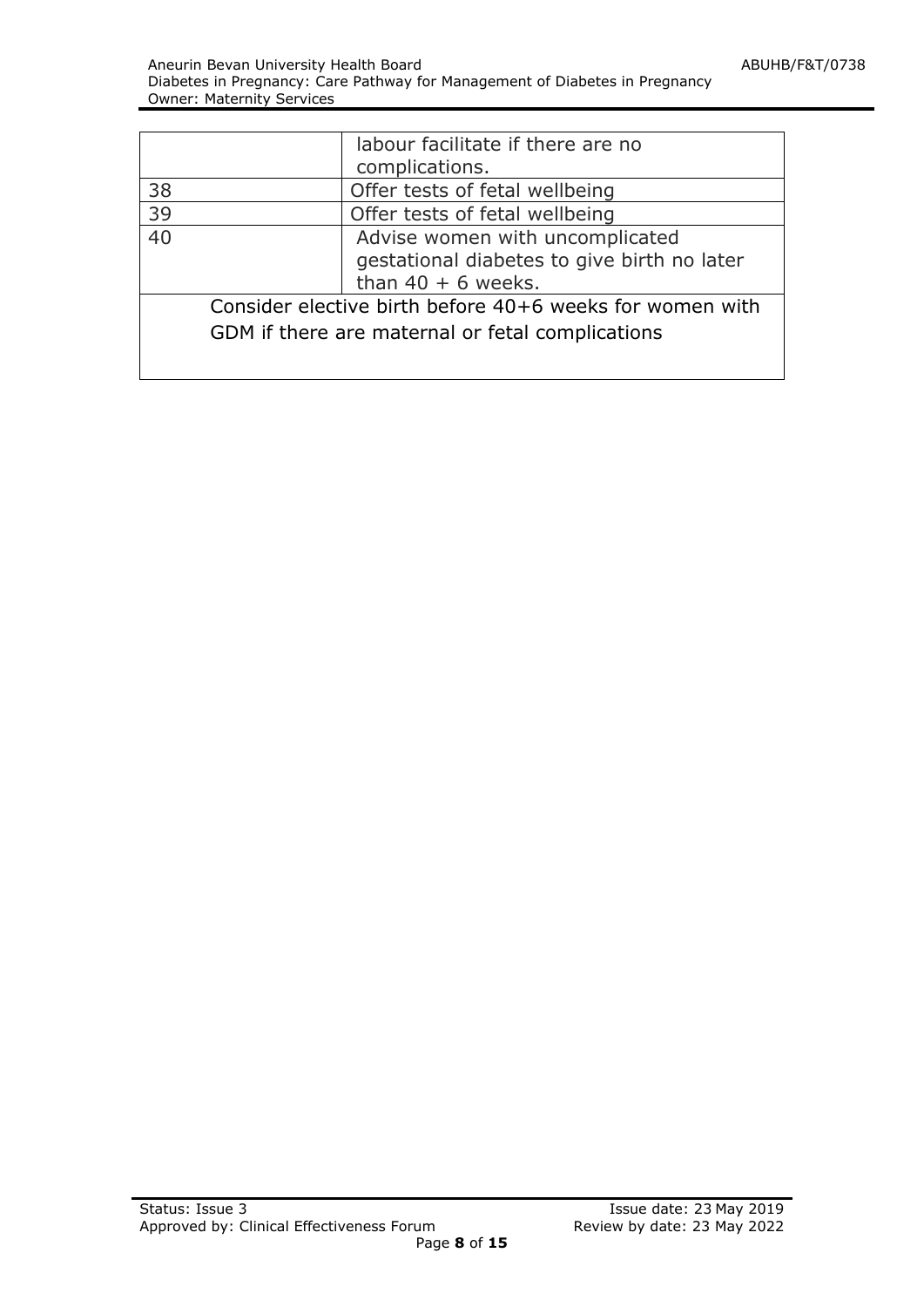# **Intrapartum care: Management of Labour in Women with Diabetes (type I, II and GDM)**

Induction of labour

The mode and timing of delivery will be decided by the joint Obstetric and Medical team

The standard IOL protocol will be followed (Propess/prostin, CTG monitoring etc)

During latent phase when woman is on a normal diet, continue routine insulin (usually basal bolus regime) and blood glucose monitoring an hour after every meal.

In established labour

Once labour is established, woman should be transferred to the labour ward (LW). If there is delay in transfer to LW, commence Variable rate iv Insulin Infusion (VRIII) on the ward.

The basal insulin (long acting insulin, usually given at bedtime, occasionally in the mornings-i.e. Glargine/Lantus; Detemir/Levemir; Insulatard; Humulin I) should be continued even if on VRIII.

Inform Obstetric and Anaesthetic registrar. Standard high risk monitoringmaternal observations, continuous CTG, maintenance of partogram.

#### **Check BMs hourly and ensure maintained between 4-7 mmol/L**

| All women on Insulin or those not on insulin but have 2<br>consecutive hourly readings above 7mmol -commence<br>sliding scale                                                                                                                                         |                                                                                  |  |  |  |  |
|-----------------------------------------------------------------------------------------------------------------------------------------------------------------------------------------------------------------------------------------------------------------------|----------------------------------------------------------------------------------|--|--|--|--|
| Actrapid 50 IU in 50 ml normal saline (use the stickers) $+$<br>500 ml of 5% dextrose infusion and 0.45% saline with 1.5% KCI<br>(premixed bags) at 100mls/hr (this may need daily adjustments depending on<br>electrolytes)                                          |                                                                                  |  |  |  |  |
| Units/hour=ml/hr<br>0.5<br>2<br>3<br>5                                                                                                                                                                                                                                | blood glucose in mmol<br>$0 - 3.5$<br>$3.6 - 4.9$<br>$5-9.9$<br>$10-14.9$<br>>15 |  |  |  |  |
| <b>BM</b> < 4- treat hypoglycaemia (3 glucose tablets/ gel, and increase<br>dextrose infusion and follow insulin dose as on the sticker)<br><b>BM</b> >10- change infusion to normal saline<br><b>BM &gt;15</b> -liaise with diabetes team (on call medical team OOH) |                                                                                  |  |  |  |  |

Keep consultant on call informed about progress, use of syntocinon for augmentation of labour and need for assisted delivery.

Anticipate shoulder dystocia at birth especially if assistance is required. Have a low threshold for trial in theatre for instrumental delivery.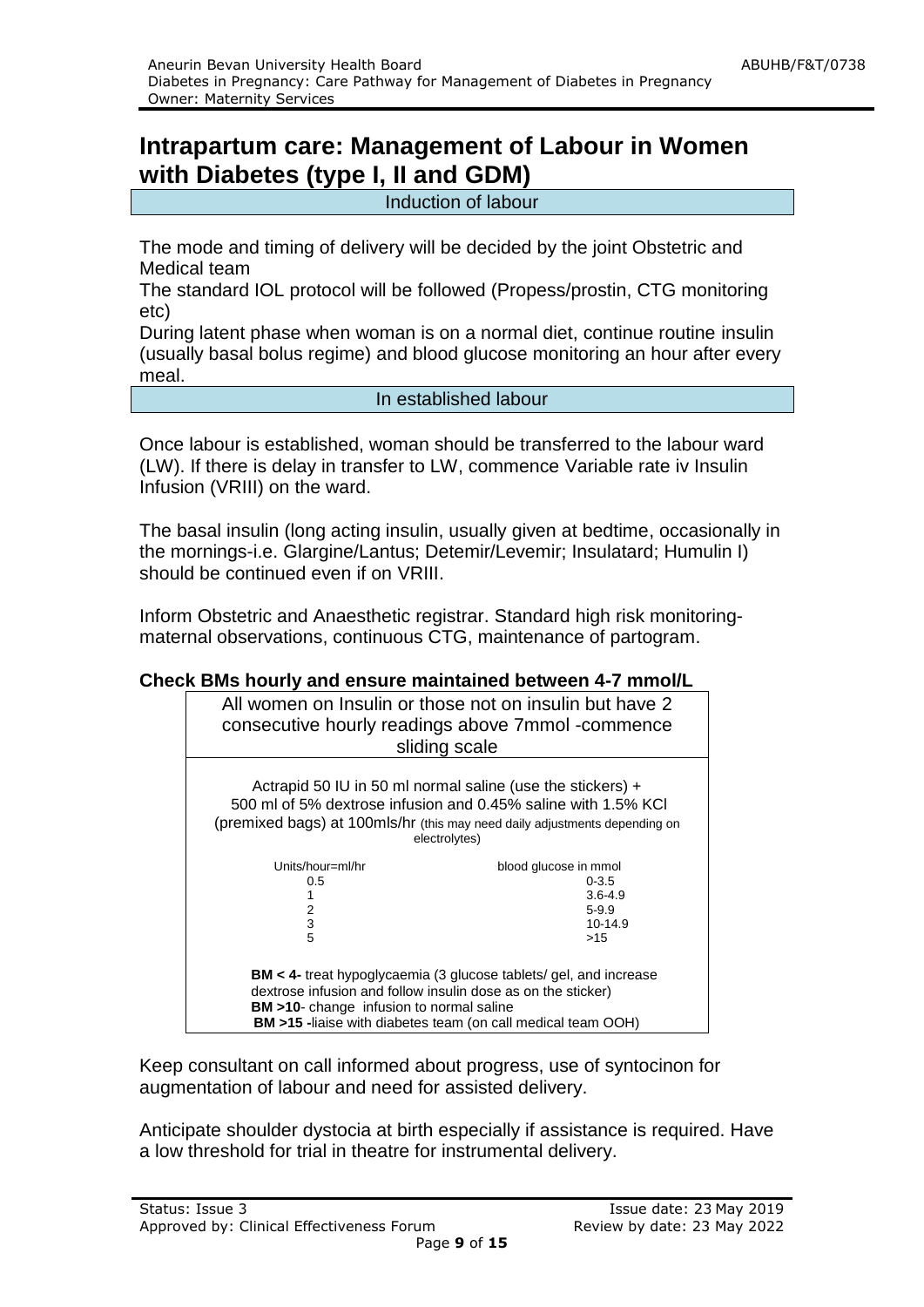#### Post delivery

**1 Pre-existing diabetes requiring insulin**: Continue VRIII in women with pre-existing diabetes until they are back on regular meals. Check BMs hourly whilst on VRIII.

Ensure long acting insulin is given at bed time (**pre pregnancy** dose as advised by the diabetes team or half the current dose).

**Switching from VRIII to subcutaneous insulin** - At next meal time, give the short acting insulin **(pre-pregnancy dose**- as advised by the diabetes team – if no information is available- half the current insulin dose) followed by a meal. Stop the VRIII (sliding scale) and dextrose 30 min after the bolus short acting insulin dose.

#### **2 Type 2 DM who were on oral therapy prior to pregnancy or GDM**: Women who had insulin only during pregnancy will not need any further insulin once the IV insulin infusion is stopped after completion of  $3<sup>rd</sup>$  stage of labour. Occasionally this is not the case and this will be documented in the notes/ letter on CWS and the women will be informed.

After delivery, on the PN wards, women with pre-existing diabetes will continue to check fasting (on waking up in the morning) and pre and 1 hour post meal until discharged by the team on appropriate dose of insulin. Women with GDM need not test their blood sugars.

If breastfeeding, the insulin dose may need to be reduced by further 25-30% and advice about hypo management should be re-iterated. Metformin and Glibenclamide are compatible with breastfeeding.

Care should be taken to prevent hypoglycaemia in the postnatal period especially when breast feeding. If BMs are erratic (frequent hypos/hyperglycaemia inform medical/diabetic team)

#### **Neonate will be observed for signs of hypogylcaemia as per protocol (see appendix- prevention and management of neonatal hypoglycaemia)**

Women with pre-existing diabetes should be referred back to their routine diabetes care arrangements. Women should be reminded of the importance of contraception and the need for preconception care when planning future pregnancies.

In women with GDM, offer a fasting plasma glucose test 6-13 weeks after the birth to exclude diabetes. For practical reasons this might take place at the 6 week postnatal check. Do not routinely offer a 75g 2-hour OGTT. Do not offer routine postnatal appointment for women with gestational diabetes. Inform GP of gestational diabetes in order to facilitate annual HbA1C checks.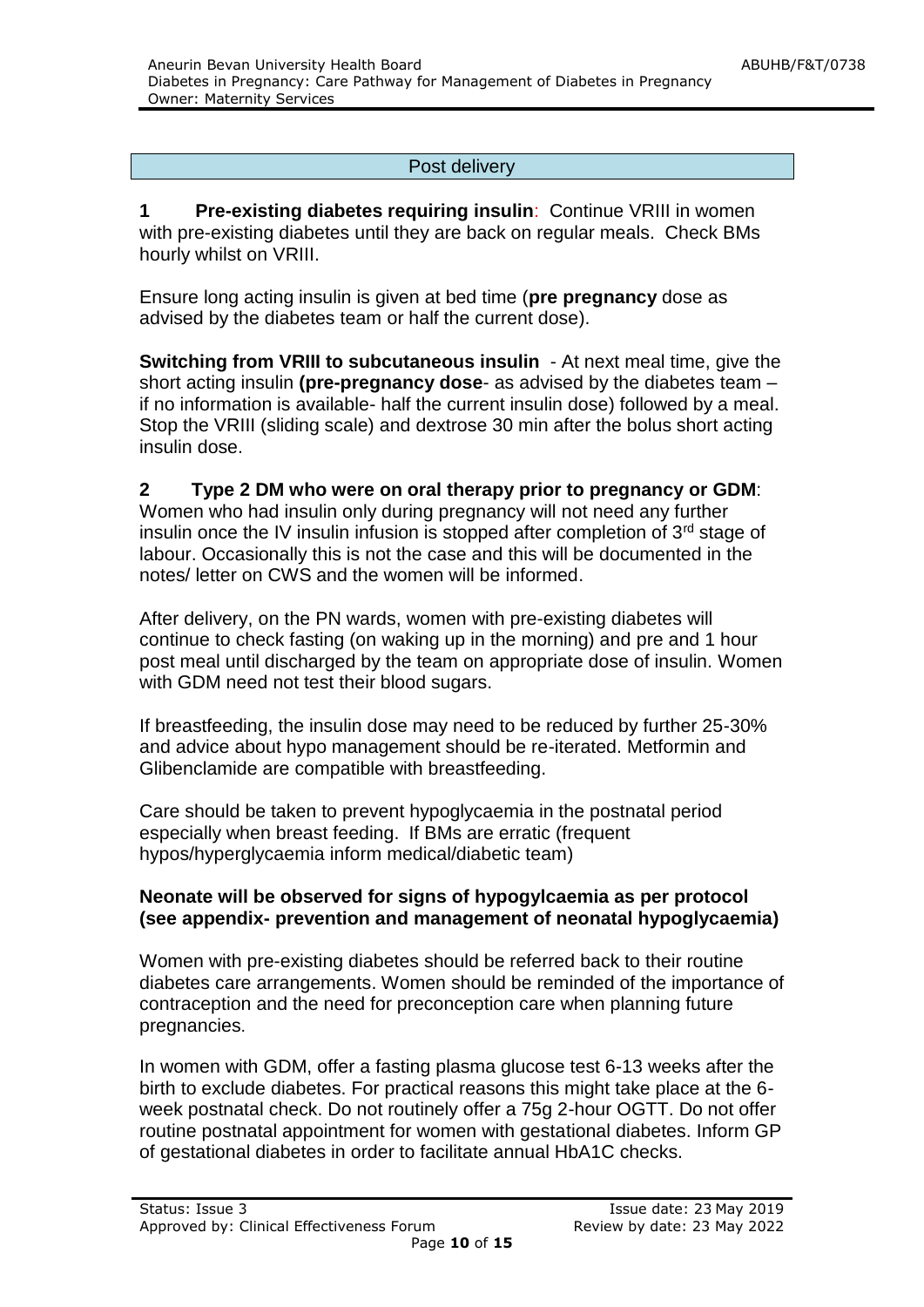#### Elective Caesarean section

If the gestation at planned CS is < 39 weeks, women require betamethasone or dexamethasone along supplemental VRIII (Kaushal regime) in the week prior to the CS date if they have not already had the steroids. (see section on preterm labour below)

Women whose diabetes requires insulin should be admitted the previous night. Ensure that the long acting/basal insulin,(i.e. Glargine/Lantus; Detemir/Levemir; Insulatard; Humulin I) is taken as usual.

Commence VRIII ( Variable Rate intravenous Insulin Infusion) on the morning of the procedure (7am)

Actrapid 50 IU in 50 ml normal saline (use the stickers) + 500 ml of 5% dextrose and 0.45%saline infusion with 20mmols of KCl ( =10mls or 1.5g) at 100mls/hr

Hourly BMs to be checked from 7am (even during the surgery)

Continue VRIII and hourly BMs post operatively until normal eating commences when **pre-pregnancy insulin** should be started.

**Switching from VRIII to subcutaneous insulin** (bolus/short acting) involves giving the short acting insulin **(pre-pregnancy dose**- as advised by the diabetes team – if no information is available- half the current insulin dose) followed by a meal. The IV infusion is stopped after 30 minutes. Stop dextrose infusion at the same time as IV insulin

Nausea, vomiting and complications during or after surgery may necessitate delay in the switch over from IV to S/C short acting insulin and this should be individualised.

Basal/long acting insulin-**pre pregnancy** dose is continued on the day of the operation (along with VRIII, if patient has not commenced eating.) As long as patient is on VRIII, BMs should be checked hourly.

#### Emergency Caesarean section

Women are already on VRIII. Follow the instructions as above for switching from sliding scale to pre-pregnancy short acting insulin and frequency of BM monitoring. The long acting (basal) insulin is continued with dose reduction after delivery.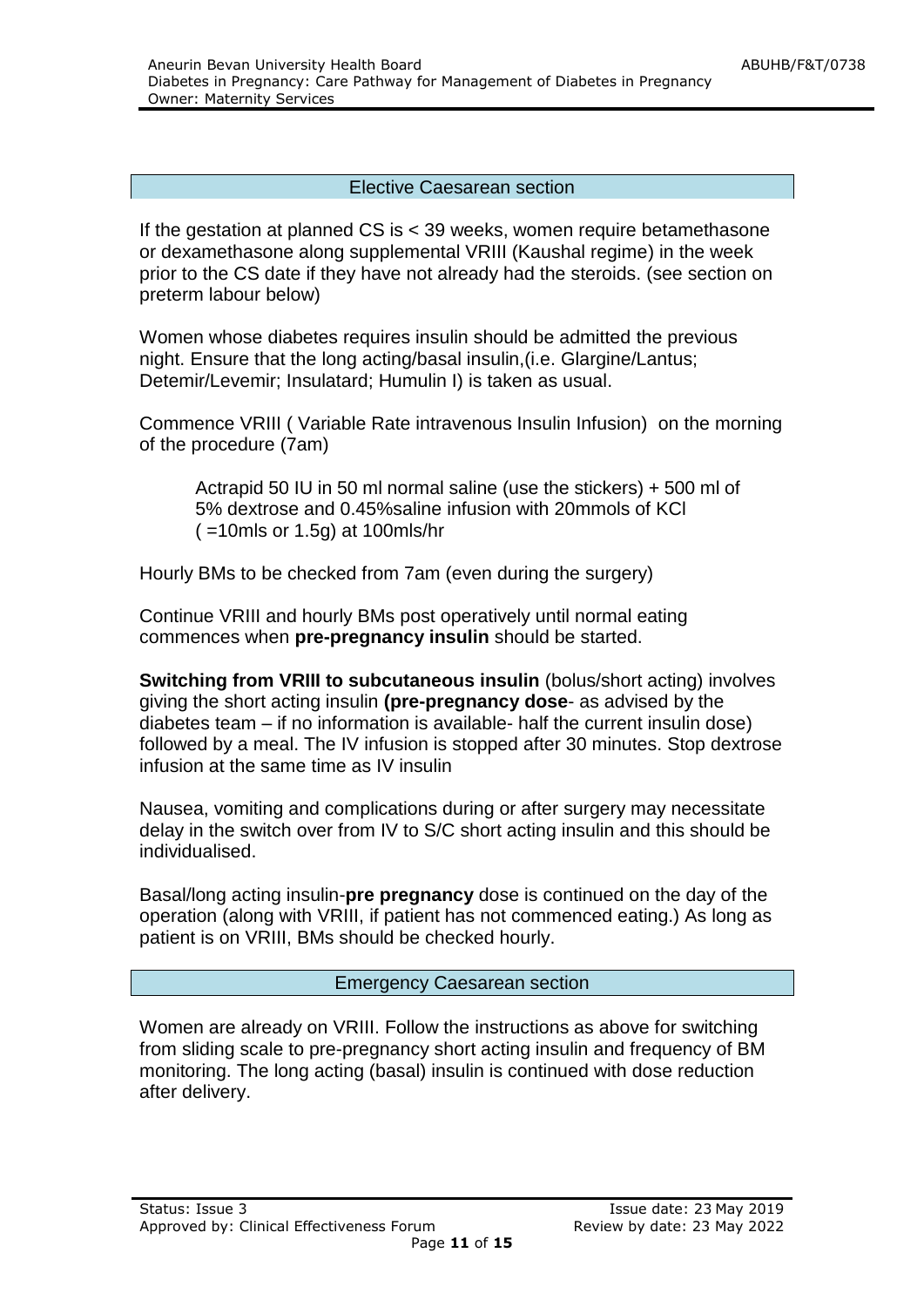#### Preterm Labour

Consider steroids for fetal lung maturity if gestation <35 weeks with Betamethasone or Dexamathasone

Commence Supplemental IV Insulin ( Kaushal Regime- paperwork on the ward) along with first dose of steroid.

Use the Supplemental IV Insulin Regime in addition to their usual subcutaneous insulin as long as the patient is eating normally. Dextrose infusion is not given in this regime.

Use the Performa to record dose of insulin and BMs for 12 hours after the last dose of dexamethasone or 24 hours after betamethasone.

Nifidipine/ atosiban regime for tocolysis Follow the management of preterm labour protocol.

\* See GHT DIR 1221 Management of Diabetic Ketoacidosis in Adults (DKA)- ISSUE 2.PDF

\*\* See GHT/DIR/Guide to the management of Hypoglycaemia in Adult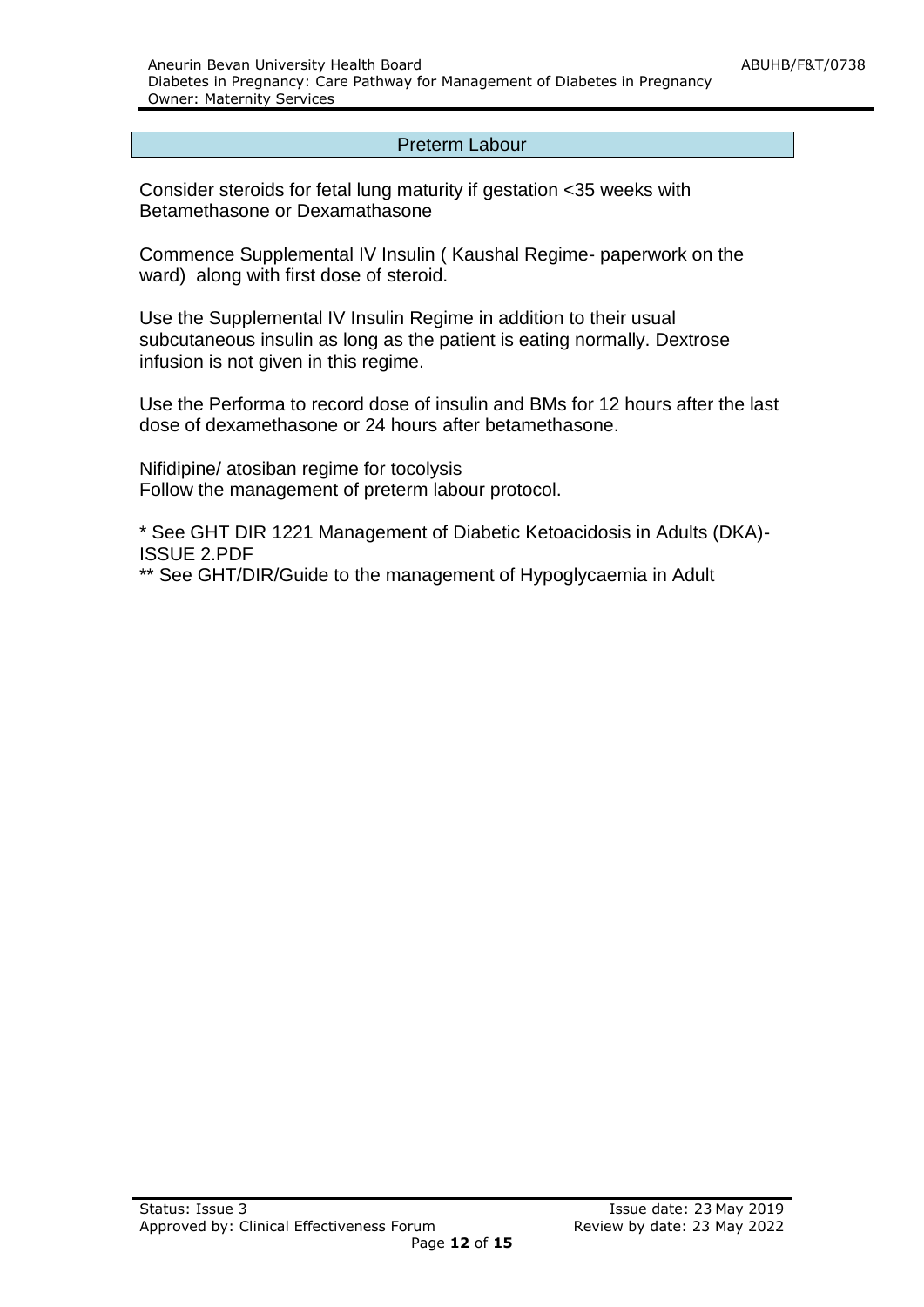# **Supplemental IV Insulin regime for pregnant women with diabetes who require steroids for fetal lung maturity**

| Patient sticker                                                                                  |  |                  |                                           | Date                                                     |                       |
|--------------------------------------------------------------------------------------------------|--|------------------|-------------------------------------------|----------------------------------------------------------|-----------------------|
|                                                                                                  |  |                  |                                           | <b>EDD</b>                                               |                       |
|                                                                                                  |  |                  |                                           |                                                          |                       |
|                                                                                                  |  |                  |                                           | Steroid time:                                            |                       |
|                                                                                                  |  |                  |                                           |                                                          | <b>Total dose</b>     |
| <b>INSULIN DOSE</b>                                                                              |  |                  |                                           |                                                          |                       |
|                                                                                                  |  |                  | 50 IU of Actrapid in 50 ml Normal Saline  | Regime for supplemental insulin regime for steroid cover |                       |
| Continue usual dose of insulin, there is no need for IV fluids if patient is eating and drinking |  |                  | normally. If not on Insulin, use regime A |                                                          |                       |
| <b>TOTAL DAILY INSULIN</b>                                                                       |  |                  | $41 - 80$                                 |                                                          | >120                  |
| $DOSE \rightarrow$                                                                               |  | $0-40$ IU/day    | IU/day                                    | 81-120 IU/day                                            | IU/day                |
| BM                                                                                               |  | $\boldsymbol{A}$ | $\boldsymbol{B}$                          | $\boldsymbol{C}$                                         | D                     |
| $<$ 6.0 mmol/l                                                                                   |  | 0                | $\boldsymbol{\theta}$                     | 0                                                        | $\boldsymbol{\theta}$ |
| $6.1 - 7.0$ mmol/l                                                                               |  | 0.5              |                                           | $\overline{\mathbf{2}}$                                  | $\boldsymbol{\beta}$  |
| $7.1 - 8.0$ mmol/l                                                                               |  | 1                | $\overline{2}$                            | 3                                                        | 5                     |
| $8.1 - 9.0$ mmol/l                                                                               |  | 1.5              | $\boldsymbol{\beta}$                      | $\boldsymbol{4}$                                         | 7                     |
| $9.1 - 10.0$ mmol/l                                                                              |  | $\overline{2}$   | $\overline{\boldsymbol{4}}$               | 6                                                        | 10                    |
| $>10.1$ mmol/l                                                                                   |  | 3                | 6                                         | 8                                                        | 13                    |

Please stop the supplemental IV Insulin 12 hours after Dexamathasone and 24 hours after Betamethasone